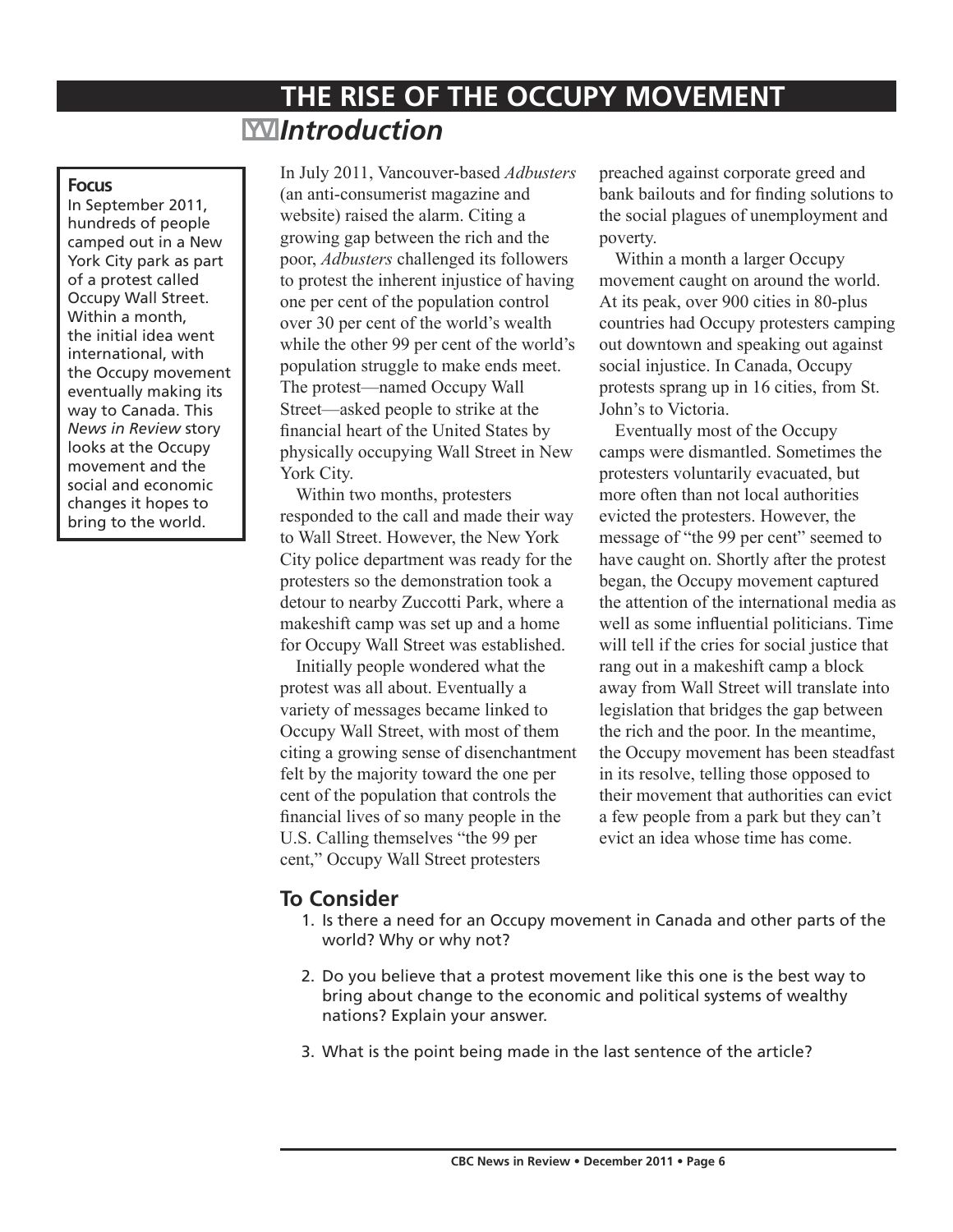# **THE RISE OF THE OCCUPY MOVEMENT** *Video Review*

#### **Check It Out**

*Adbusters* is an anticonsumerist protest magazine and website that promotes nonviolent social change as well as democratic, economic, and environmental reform. Check out some of their rants, often in animated form, at [www.adbusters.org.](http://www.adbusters.org)

### **Pre-viewing Questions**

Join with a partner and discuss the following: According to the *Montreal Gazette*, 3.8 per cent of Canadian households control \$1.78-trillion or 67 per cent of Canada's financial wealth. Does this seem fair to you? What problems arise when so few people control so much wealth? Are the wealthy just being greedy or do they have a right to control so much?

Record some of your conclusions in the space provided.

## **Viewing Questions**

Record your responses to the following questions in the spaces provided.

- 1. What is meant by references to "the 99 per cent"?
- 2. Why did Occupy Wall Street start? What were the protesters concerned about?
- 3. What did billionaire Warren Buffet ask Congress to do to "the one per cent"?
- 4. Briefly describe the base camps of the Occupy movement in Canada.
- 5. Why did some neighbourhoods want the occupiers to pack up and go home?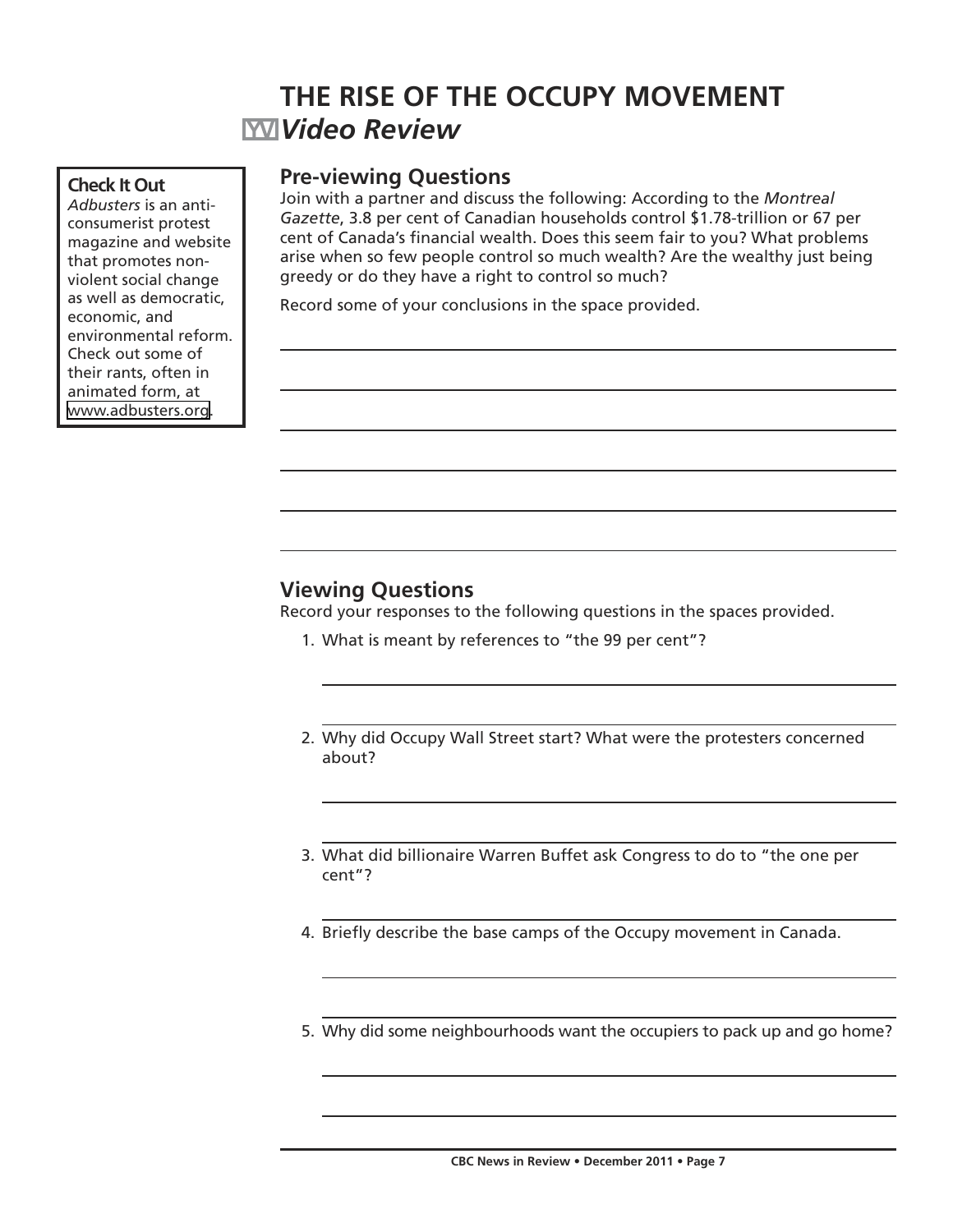- 6. Why was it unlikely that Occupy protesters would be charged with something like trespassing after they set up their camps? What legal protection did they have?
- 7. How did the camp for Occupy Toronto change over the course of the protest?
- 8. Did Occupy Toronto protesters leave their camp willingly? How did they respond to the police the day they showed up to evict them from the camp?

# **Post-viewing Questions**

Most of the Occupy movement camps were taken down by the end of 2011.

- 1. Do you think the end of the camps means the end of the movement? Explain your answer.
- 2. Do you think people will stop fighting to bridge the gap between the rich and the poor?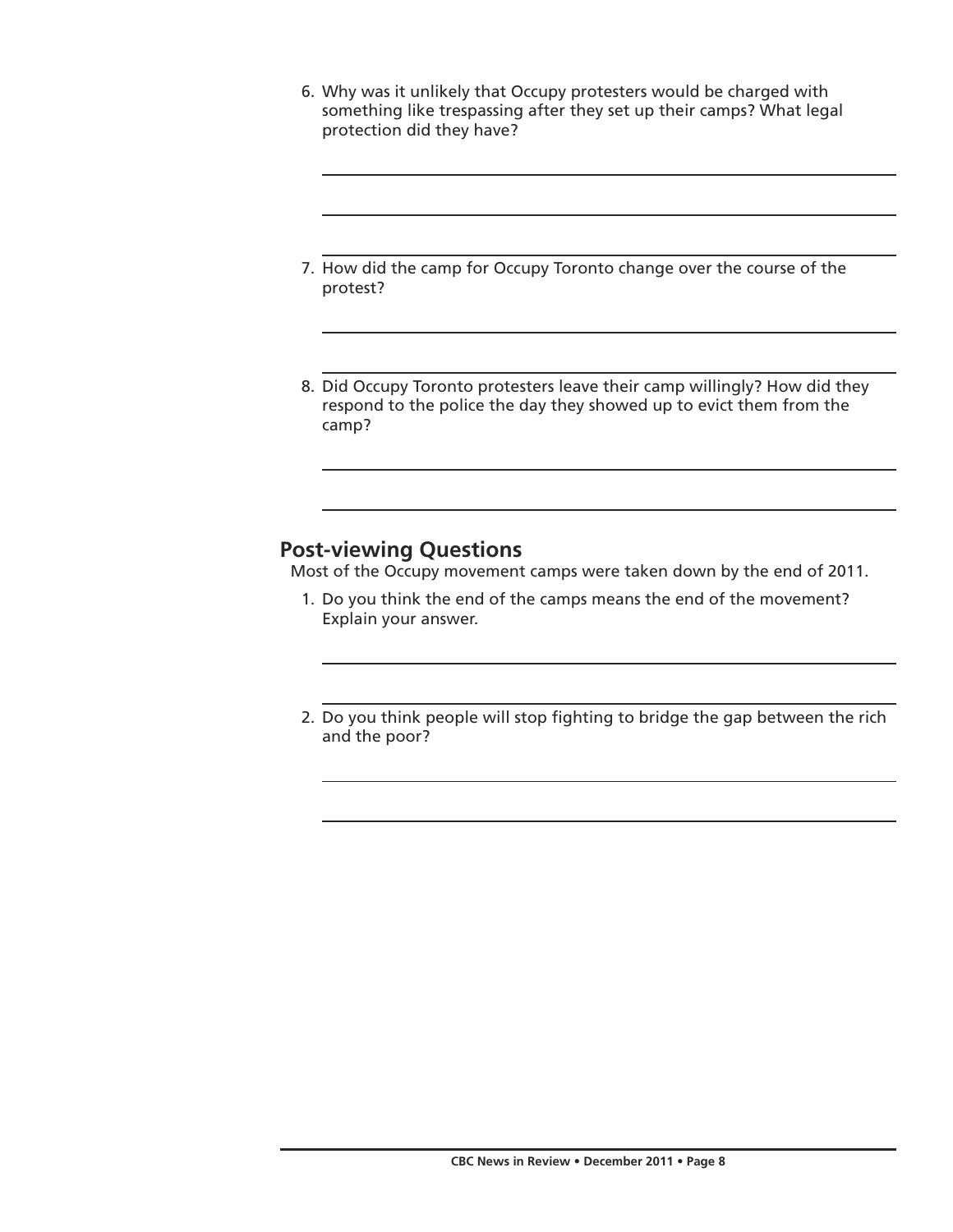# **THE RISE OF THE OCCUPY MOVEMENT** *The Rise of the Movement*

# **Focus for Reading**

The Occupy Wall Street protest emerged as a social justice movement founded on principles of equitability and accountability. Those involved in the movement were angered by the fact that close to 40 per cent of the wealth in the United States was held by just one per cent of the population while one in seven U.S. citizens lived in poverty *(Toronto Star,* September 20, 2011). While the Occupy movement did come to Canada, do you think these social issues are really cause for concern for Canadians?

### **The Birth of a Movement**

The Occupy movement that started in the late summer of 2011 didn't just pop up unexpectedly. When the U.S. housing market crashed in 2006, many people south of the border lost their homes. Those who managed to keep them saw their property values drop by an average of 30 per cent. Then, in 2008, the financial crisis hit.

The U.S. economy stagnated badly, and most experts blamed deregulation of financial services for the crisis. Put very simply: measures preventing risky investment behaviour, once illegal under U.S. law, had been legislated away. This opened the door for banks to make highly speculative investments without having enough money to cover potential losses. When the losses hit, the banks collapsed and the U.S. government was left with the painful decision to either bail out the banks or watch the economy plunge into a full depression. They chose the former, which meant that U.S. taxpayers were forced to cover bank losses to keep the banks afloat (*Montreal Gazette*, November 5, 2011).

## **Disenchantment**

The combination of the housing and financial crises led to a growing sense of disenchantment among regular U.S. citizens. After all, if they failed to pay their mortgage, there was no question that the banks would kick them out of

their houses and get as much money out of them as they could. And these were the same banks they had to bail out with their own tax dollars. Others pointed out that if a regular person doesn't do their job properly, they get fired. But if a banker in the U.S. doesn't do their job properly (and bankrupts the bank), they get bailed out by the taxpayers!

### **The Call to Occupy Wall Street**

Drawing on this sense of disenchantment, the anti-consumerist magazine *Adbusters* sent out an e-mail in July 2011 stating that large corporations have too much power over the economy and government decision makers. They went on to say that big business might pay attention if activists physically took control of Wall Street in New York City. The e-mail was accompanied by a poster of a ballerina perched on top of the famous Wall Street Charging Bull statue as protesters emerge through a fog of tear gas in the background.

The e-mail and poster couldn't have come at a better time. Activist groups threw their weight behind the call, and Occupy Wall Street was born. They collectively picked September 17 for the date of the occupation. About 1 000 people took part the first day of the protest and, when the police turned them aside in the heart of New York's financial district, moved to nearby Zuccotti Park and made it the home of Occupy Wall Street.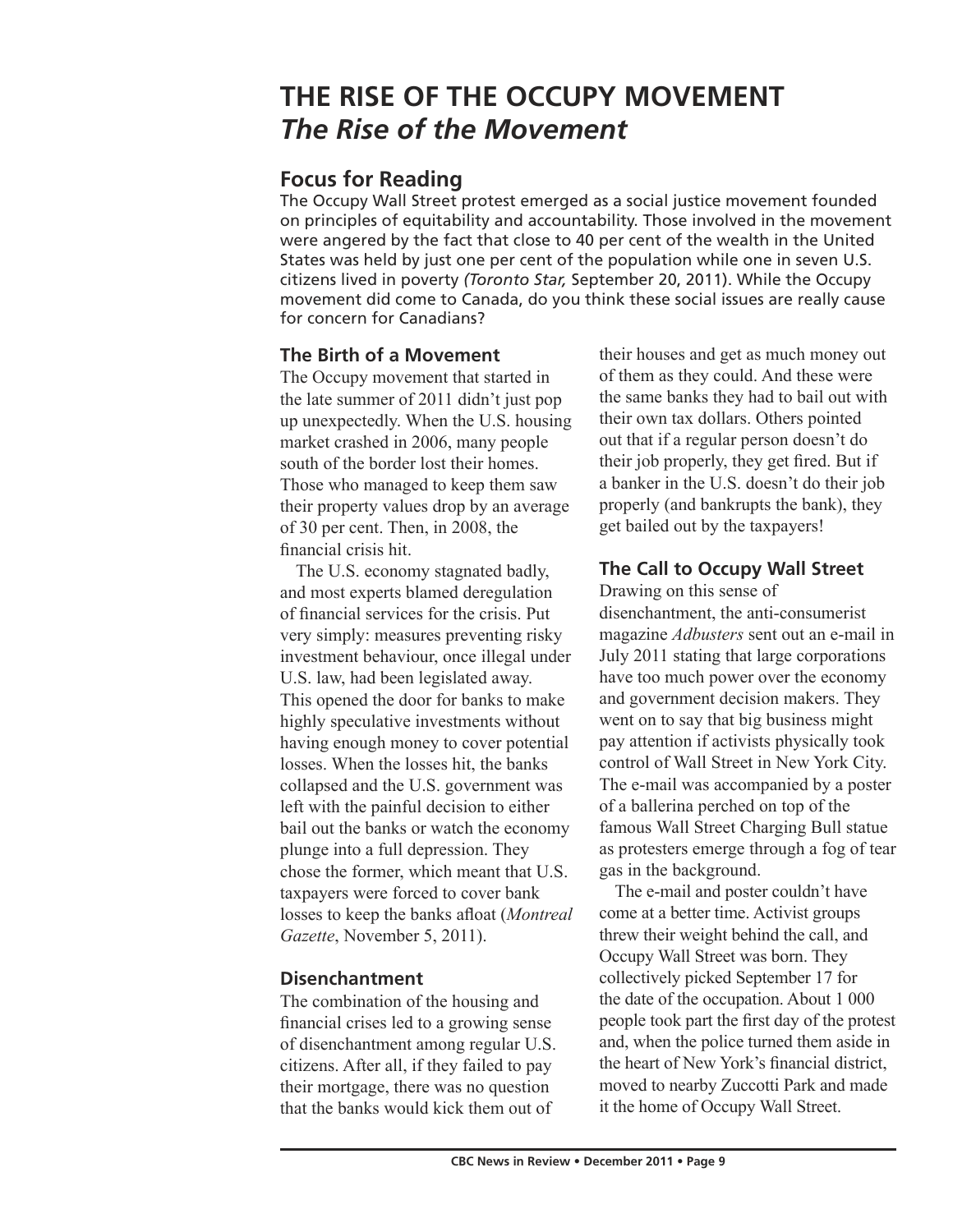#### **Tactics**

Occupy Wall Street protesters staged mass demonstrations—including a Millionaires March and a Zombie Walk—and began disrupting traffic in the financial district. They even blocked traffic on the busy Brooklyn Bridge. Some demonstrations drew as many as 15 000 protesters. They also held large, daily public forums called the General Assembly in Zuccotti Park.

New York City prohibits the use of megaphones without a permit, so protesters worked together to create a "human megaphone," where the person speaking would make their point and those gathered near them would collectively shout what they said toward those gathered farther back. This technique worked surprisingly well and was eventually adopted by other groups participating in the movement. It also served to highlight the fact that Occupy Wall Street was a leaderless movement with a common message.

Eventually other U.S. cities began organizing Occupy protests of their own. Embracing the theme "We are the 99

per cent," camps were set up in Boston, Chicago, Denver, and Oakland. The movement claimed that they appreciated the "organic" growth of the protest and made the point that the goal of the occupation was to open a dialogue about the kind of socially inclusive and economically just world that the overwhelming majority of people wanted to live in.

However, criticism surfaced from outside the protest that the movement needed leadership and a more centralized message. According to critics, what seemed to be emerging was a hodgepodge of complaints that sounded more like bitter griping than social activism.

Even though Occupy Wall Street evolved into a movement that inspired over 900 similar protests in more than 80 countries, many wondered if the protest had done enough to capture the world's attention. As winter approached and the camps came down one by one, it was unclear if the conversations, innovations, and systemic changes that Occupy Wall Street had hoped to inspire would come to fruition.

### **Analysis**

- 1. According to Statistics Canada, 3.2 million Canadians (9.6 per cent of the population) are considered low-income earners, and over 600 000 children live in low-income families. Revisit the question set out at the start of this section. Is this statistic cause for concern for Canadians?
- 2. The Occupy movement received respectable public support in the fall of 2011. Montreal's *La Press* magazine found that 58 per cent of Canadians supported the movement, while a *Time* magazine poll showed 54 per cent support in the United States. Based on your reading, do you support or oppose the Occupy movement? Why?
- 3. By the end of November 2011, the Occupy protest was fighting more for their right to exist than for an end to economic injustice. Do you think this shift in focus hurt or helped the protest?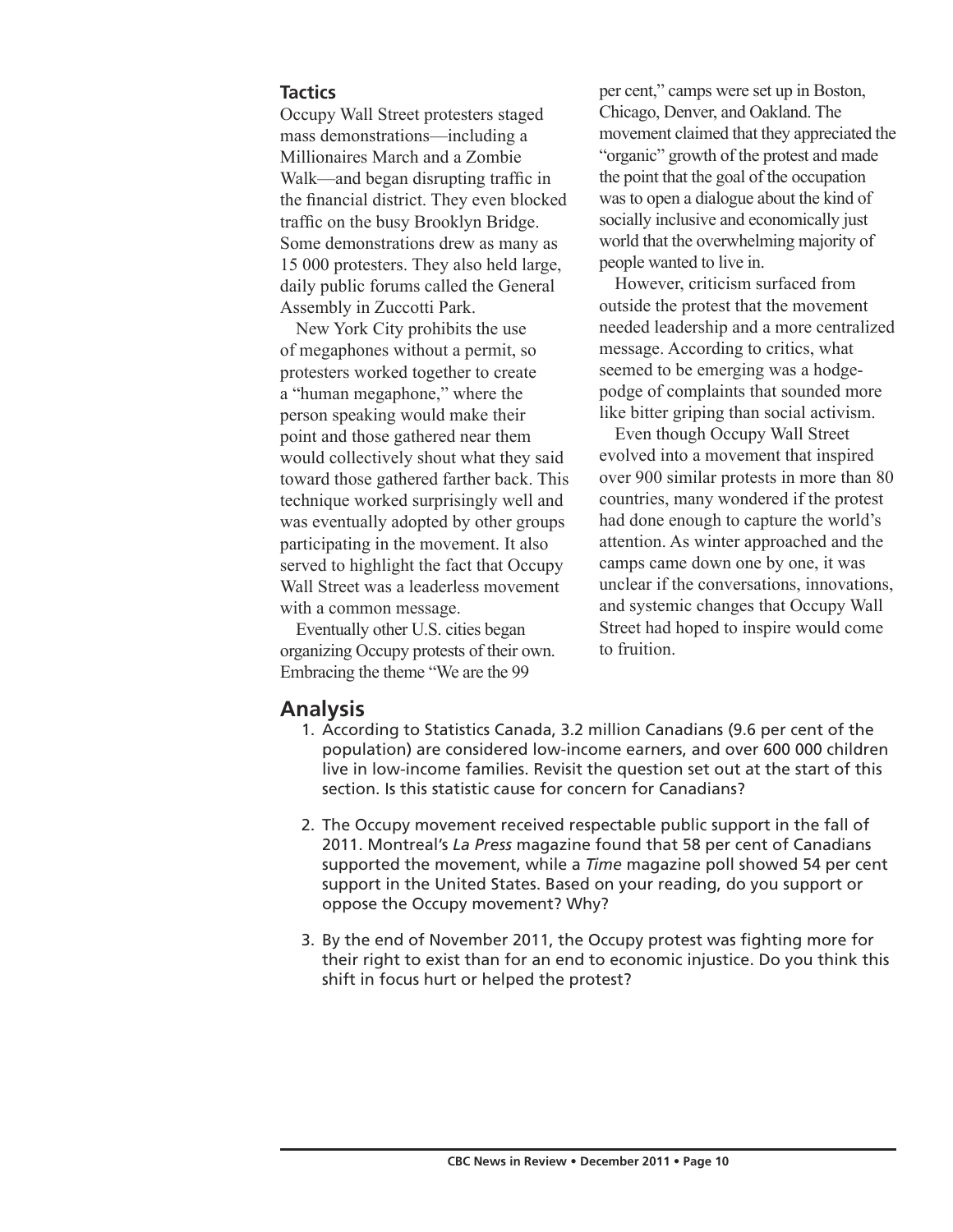# **THE RISE OF THE OCCUPY MOVEMENT** *The Movement Comes to Canada*

#### **Occupy Canada Sites**

- St. John's
- Halifax
- Fredericton
- Quebec
- Montreal
- Ottawa
- Toronto
- London
- Windsor
- Winnipeg
- Regina
- Saskatoon
- Calgary
- Edmonton
- Kamloops • Vancouver
- Victoria

## **Before Reading**

A Robin Hood tax is a way of taxing large corporations and financial institutions to benefit the public. For example, a very small tax on stock and bond transactions could net the Canadian government billions of dollars in tax revenue. Should the Canadian government pursue these options? What kind of opposition do you think the government would face if they went ahead with this tax strategy?

## **Occupy Canada**

Occupy Wall Street seemed to carry a universal appeal for social justice activists around the world. Eventually the rallying cry was heard and Occupy protests began springing up in other cities.

The Occupy movement officially came to Canada on October 15, 2011. Activists in municipalities across the country responded to the call and set up camps in public spaces in their cities. Many of the camps mimicked what was happening in New York City: marches and traffic disruption were common, general assemblies were held to discuss issues, and camps were run on consensus with no discernable leaders. More than anything, the Occupy movement in Canada sought to embrace and proclaim the "We are the 99 per cent" message of their Occupy Wall Street comrades in New York City.

# **A Lack of Clarity**

However, the lack of clarity that mired the movement south of the border soon emerged in Canada. Some journalists wondered why the general assemblies held in some Canadian cities spent an inordinate amount of time complaining about bank bailouts—something that never happened in Canada. This left some commentators frustrated because there were uniquely Canadian problems that the Occupy movement could focus on namely: globalization (a process that

has seen companies shift labour out of Canada in favour of cheaper labour in other countries), the Alberta oil sands project (an environmental disaster according to many), and the economic decision to keep the dollar high (despite job losses in the manufacturing and trade sectors).

The Occupy camps were also controversial. One man suffered a non-fatal drug overdose and a woman died on the site of Occupy Vancouver. Meanwhile, merchants with shops close to the Occupy camp in just about every municipality complained that the protests were scaring away business—in essence, hurting the ability of some of the "99 per cent" to make a living.

## **Did Canada Get the Message?**

However, if the goal was to get people to talk about the Occupy movement's overall message, some might say they accomplished their mission. Articles, columns, editorials, and news reports heralded the plight of the 99 per cent. A *Toronto Star* editorial challenged Finance Minister Jim Flaherty's fight against Robin Hood taxes. While thousands of protesters prepared to march in a mass demonstration in New York City on October 5, Flaherty told a crowd of Manhattan business people that Canada would fight any efforts to put miniscule taxes on stock, bond, and derivative transactions. The *Star* asked the question, "…why did he [Flaherty] push so hard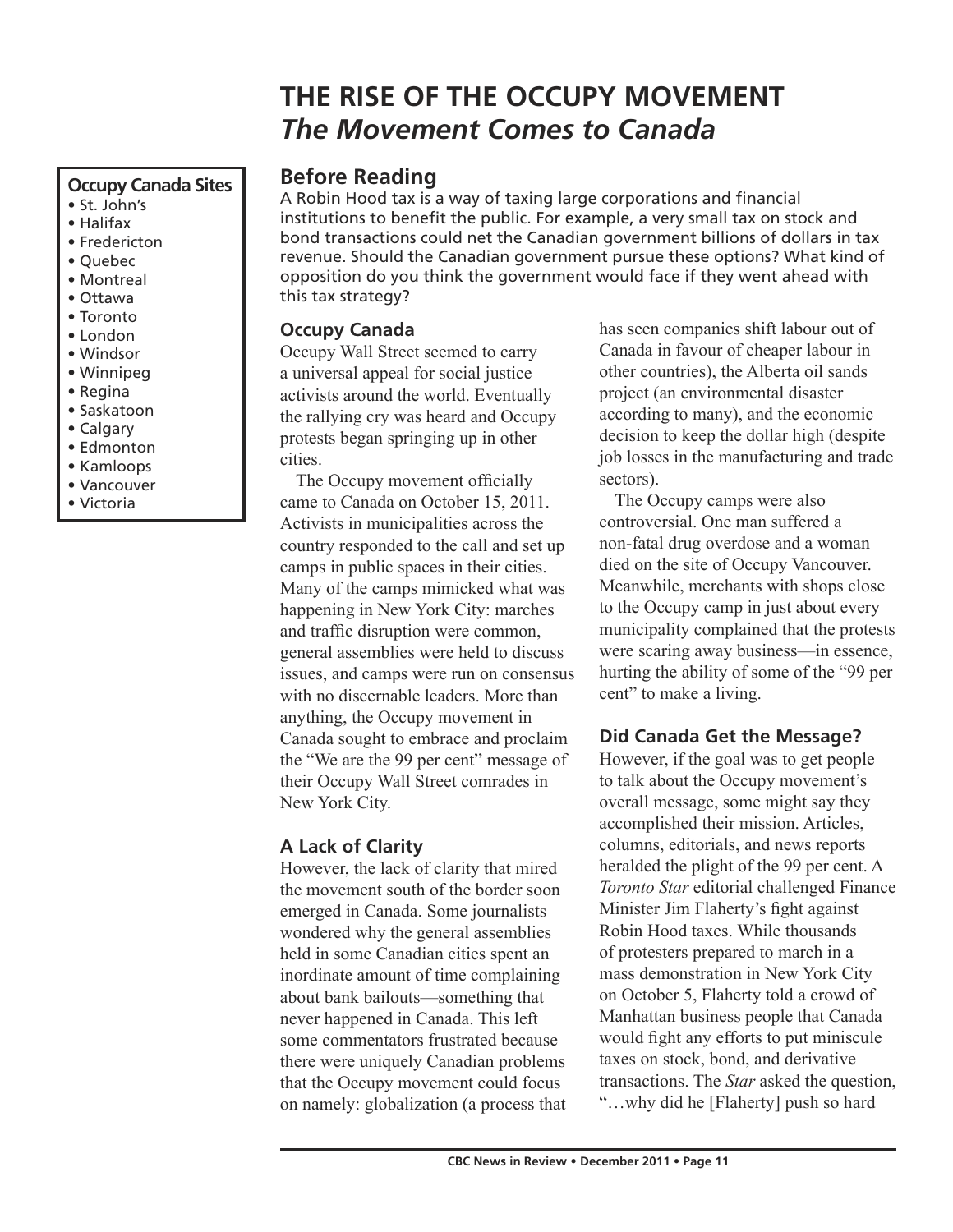and give billions in federal money for provinces to introduce the HST paid by individual consumers—the so-called 99 per cent—but is fighting so hard against a 0.1 per cent financial transaction tax on the financial industry?" (*Toronto Star*, October 13, 2011).

Furthermore, the *Montreal Gazette* ran an extensive story that demonstrated how, as of 2009, 3.8 per cent of Canadian households controlled \$1.78-trillion, or 67 per cent of Canada's financial wealth. All this while the bottom 20 per cent of income earners saw their wages drop by as much as 20 per cent since 1980. Indeed, the rich appeared to be getting richer while the poor were getting poorer (*Montreal Gazette*, November 5, 2011).

The movement also caught the attention of some pretty influential people. Mark Carney, the Governor of the Bank of Canada, called the protests

an "entirely constructive" demonstration of collective frustration about the state of the economy and income inequality. NDP leadership candidate Brian Topp told a *Globe and Mail* reporter, "The demonstrations are making this point, not just in Canada but all around the world: The trend in the last 20 years was massive, multibillion-dollar expenditures on tax cuts to people who least need the help" (*The Globe and Mail*, October 17, 2011).

While this kind of subtle endorsement could not be ignored, the future of the Occupy movement and the revolution of the 99 per cent do not seem to have had much impact on the one per cent. Whether the populist movement will drive social change in the months and years to come is still subject to speculation.

#### **Analysis**

- 1. Why did critics feel that the Occupy movement in Canada lacked clarity?
- 2. How did articles in the *Toronto Star* and *Montreal Gazette* lend support to the plight of the 99 per cent?
- 3. What do you think the next step of the Occupy movement in Canada needs to be? How can they keep their message alive?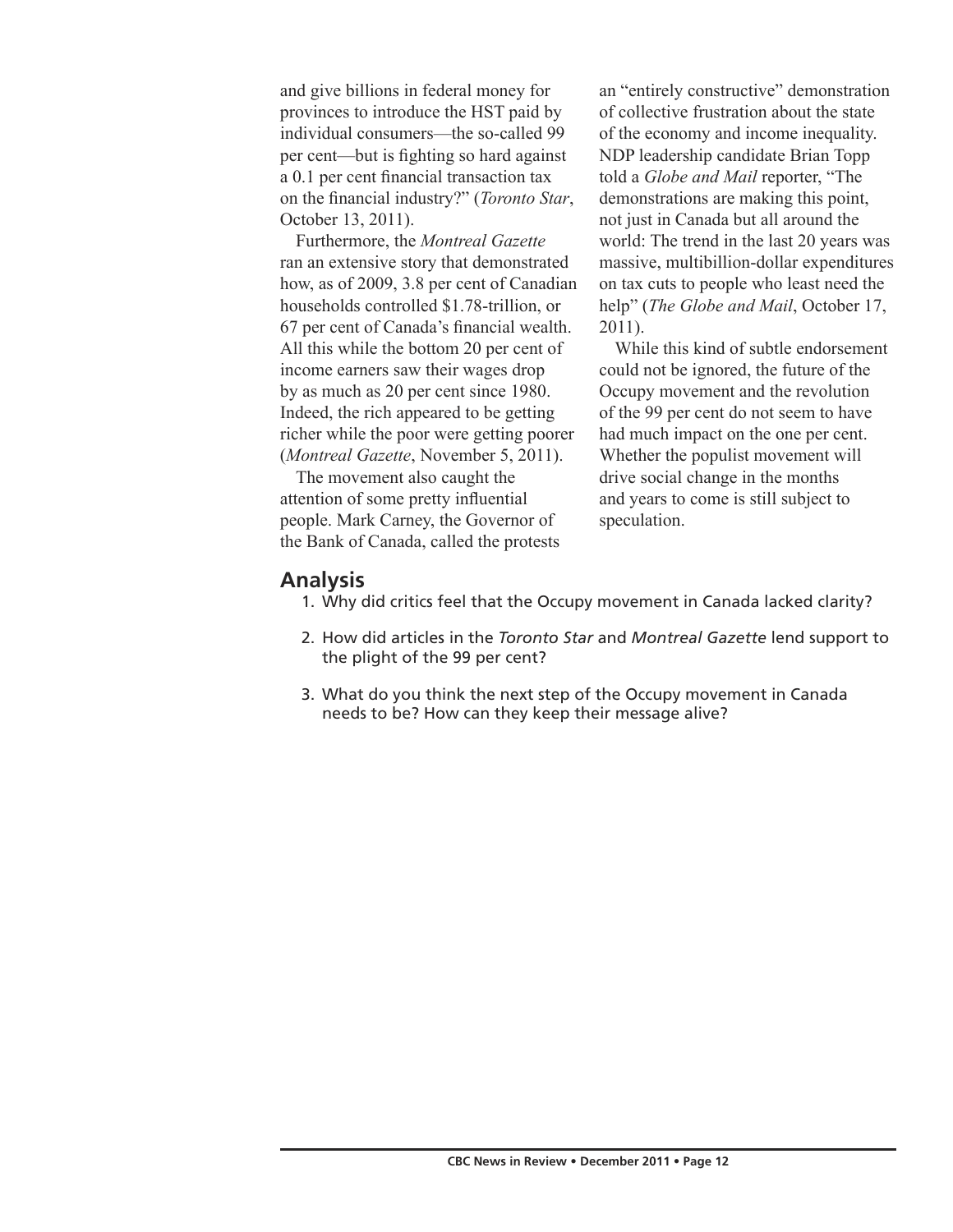# **THE RISE OF THE OCCUPY MOVEMENT** *Thorstein Veblen and the Modern World*

## **Before Reading**

Think about the role that technology plays in your life. How willing are you to pay good money for the latest smart phone, tablet, or computer? Who profits from your purchasing decisions? Where do you get the money to pay for your electronic gadgets?

Maybe groundbreaking economist and sociologist Thorstein Veblen could teach the Occupy movement a thing or two about how things got to the point where the one per cent managed to run roughshod over the 99 per cent. In 1899, he posited in his book *The Theory of the Leisure Class* that a society's evolution follows a Darwinian pattern that is shaped by what he called technological determinism. A society that accepts the right inventions moves forward on the evolutionary continuum, while a society that either opts for the wrong technologies or is absent from the process falls behind. In this way, technology determines the future of a society (which is what technological determinism entails).

A society that makes the right decisions creates a class of people that gets very rich—so rich that they have plenty of time and money for leisure activity. The leisure class is marked by serious consumerism, accumulating excess goods to show off to others. Veblen pointed out that the emergence of the leisure class leads to an economy that shifts away from innovation for the benefit of all of society to the accumulation of capital for the benefit of the very rich. In the end, this is reflected in a wealthy ruling class that basically

disregards the plight of those who are not wealthy. This seems to be precisely what the Occupy movement was complaining about in 2011.

Is Canada starting to reflect Veblen's theory? Are Canadians more preoccupied with conspicuous consumption than with building an innovative and sustainable economy that will keep Canada progressing for decades to come? In Canada, the wealthiest one per cent has captured 32 per cent of all income growth in the nation, while the poor have seen their income either stagnate or decrease over the past 30 years (*Montreal Gazette,* November 5, 2011)

Globally, things don't look much better. Currently, two billion of the planet's seven billion people live on less than \$2 a day. The disparity between rich and poor can also be expressed this way: 42 per cent of global income goes to the richest 10 per cent, while one per cent of global income is divided among the poorest 10 per cent.

While innovation is still part of the economy, there seem to be a lot of people with more money than they know what to do with. At the same time—and the Occupy movement has done an effective job of pointing this out—a lot of people are struggling to make ends meet.

# **Analysis**

- 1. How accurate were Thorstein Veblen's predictions in 1899?
- 2. Is a society free from the dominance of the leisure class realistic? Can the majority of people manage to not be consumed with consumption?

**Did you know . . .** The wealthiest person in the world is Mexico's Carlos Slim Helu, who has a net worth of \$72-billion. His personal net worth exceeds the gross domestic product of over half the countries in the world.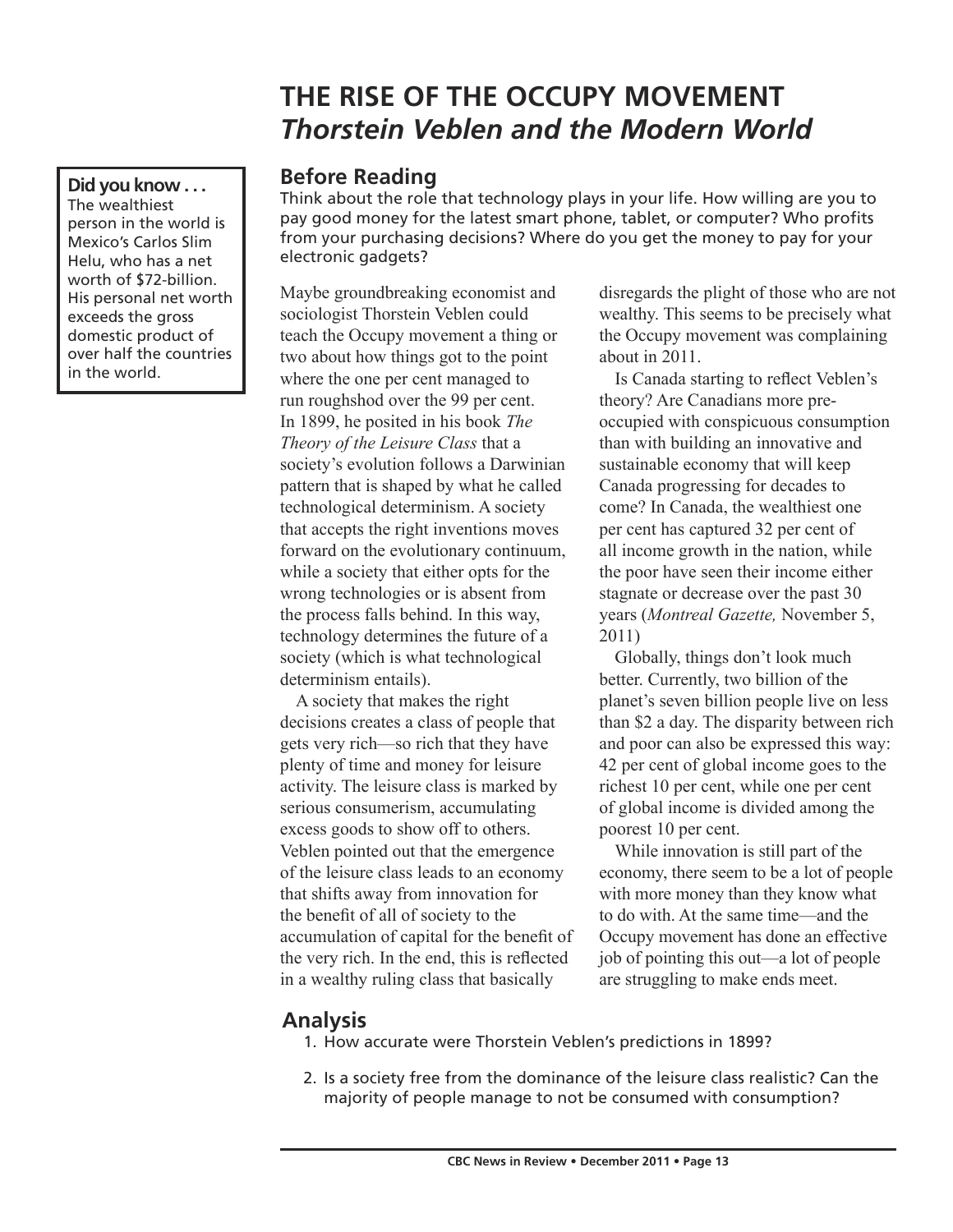# **THE RISE OF THE OCCUPY MOVEMENT MAdbusters**

**Did you know . . .** *Adbusters* has an international magazine circulation of close to 100 000

## **Before Reading**

What role do social activism and political protest play in challenging authority? What forms of activism and protest do you think are most effective? What forms of activism or protest do you feel are unacceptable?

#### *Adbusters* **Activism**

The Occupy movement started innocently enough. A simple e-mail blitz by *Adbusters* asked people to take to the streets of New York and shut down the city's financial district. Calling the campaign Occupy Wall Street, the protest gained international coverage and spanned protests in over 900 cities in 80 countries.

*Adbusters* was pleasantly surprised to see people respond to its appeal. Since its inception in 1989, the *Adbusters* brain trust has been doing their best to provoke outrage within society over issues like rampant consumerism, economic injustice, and corporate greed. Two techniques that *Adbusters* uses to drive its point home are anti-advertising and culture jamming.

### **Anti-advertising**

*Adbusters* magazine completely excludes commercial advertising from its pages. However, the magazine does have quite a few anti-ads. Anti-advertising seeks to modify existing ads to parody consumer culture. Over the years, anti-ads have been the signature of *Adbusters*. In one

readers  $\blacksquare$  Adbusters Activism anti-ad in the July-August 2011 issue, an ad for an iPad is parodied. The antiad looks just like a regular iPad ad but instead of the original image that demonstrated how light and thin the tablet is, the anti-ad shows the iPad held gingerly between a person's two fingers being handed to a starving black child under the caption, "Thinner than ever." The ad is shocking and takes a direct shot at consumerist culture.

#### **Culture Jamming**

*Adbusters* also creates and sponsors culture jamming events like Occupy Wall Street. Culture jamming—sometimes called subvertising—tries to disrupt mainstream consumer culture in an effort to cause people to pause and reflect on their role in the advancement of consumerism. The goal is to create a new level of consciousness that can free people from the grip of consumer culture. For the most part, culture jams are very artistic in nature and appeal to a wide variety of people. Some *Adbusters* campaigns that have gone global include Buy Nothing Day and Digital Detox Week.

## **Activity**

- 1. Go to [www.adbusters.com](http://www.adbusters.com) and find three anti-ads. What makes these antiads so effective?
- 2. In Digital Detox Week people have to power off all technology in their lives for one week. Try initiating your own Digital Detox Day. Spend 24 hours without a cell phone, computer, or television. Write a reflection on how the "detox" affected the way you spent your day.